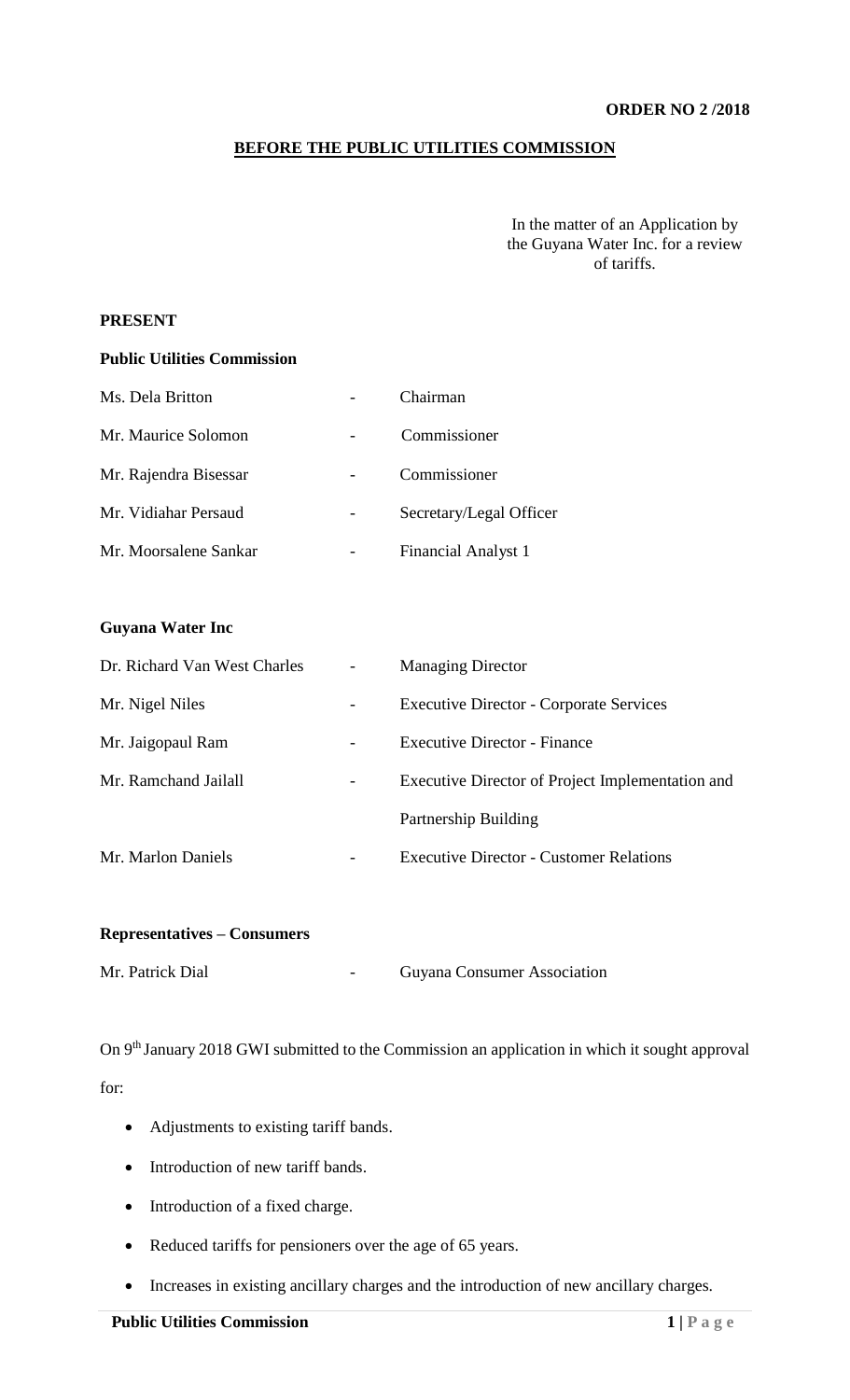The PUC's first public hearing on this application was held on February 12, 2018. At that hearing the Commission directed that the audited financial statement for the year ended 31<sup>st</sup> December 2016 must be submitted at the next hearing, which document would assist the Commission and consumers in arriving at an informed decision on the impact that the new rates would have on the Company and the consumers. The audited financial statement was submitted to the Commission at the hearing which was held on the 11<sup>th</sup> April 2018 and it confirmed the company's claim that it is operating at a significant loss.

The functions and duties of the Public Utilities Commission are provided for in the PUC Act and one of its main roles is to set tariffs and to ensure that the standards or quality of service of any public utility is met, whilst recognizing and adhering to the terms and conditions of any licence granted to the utility under its purview. The underlying function of the Commission is to balance the investors' interest with that of the consumers.

Schedule 1 of GWI's license prescribes as one of the company's objectives, that by the end of the financial year 2004 GWI's tariffs shall be sufficient to cover its operation and maintenance costs. The license also establishes several service standards which GWI was required to meet within prescribed time frames. None of these standards was achieved.

In the year 2005, there was an increase in GWI 's tariffs, thereafter no further adjustments were made to the Company's tariffs. Notwithstanding Government's substantial subventions to the Company since 2005 to the present, the company has been unable to cover its operations, maintenance and depreciation charges. Further, lack of funds caused the mandated service standards as contained in its license to be unattainable and as a consequence resulted in poor quality of service in specific areas.

At the onset, the Commission wishes to note that the current application for an increase in rates would not return the company to profitability and Government subventions may still be required for the company to achieve its objectives as detailed in its 2017-2021 Strategic Plan. Ideally, should the Commission be amenable to granting the rates sought, such rates or a proportion thereof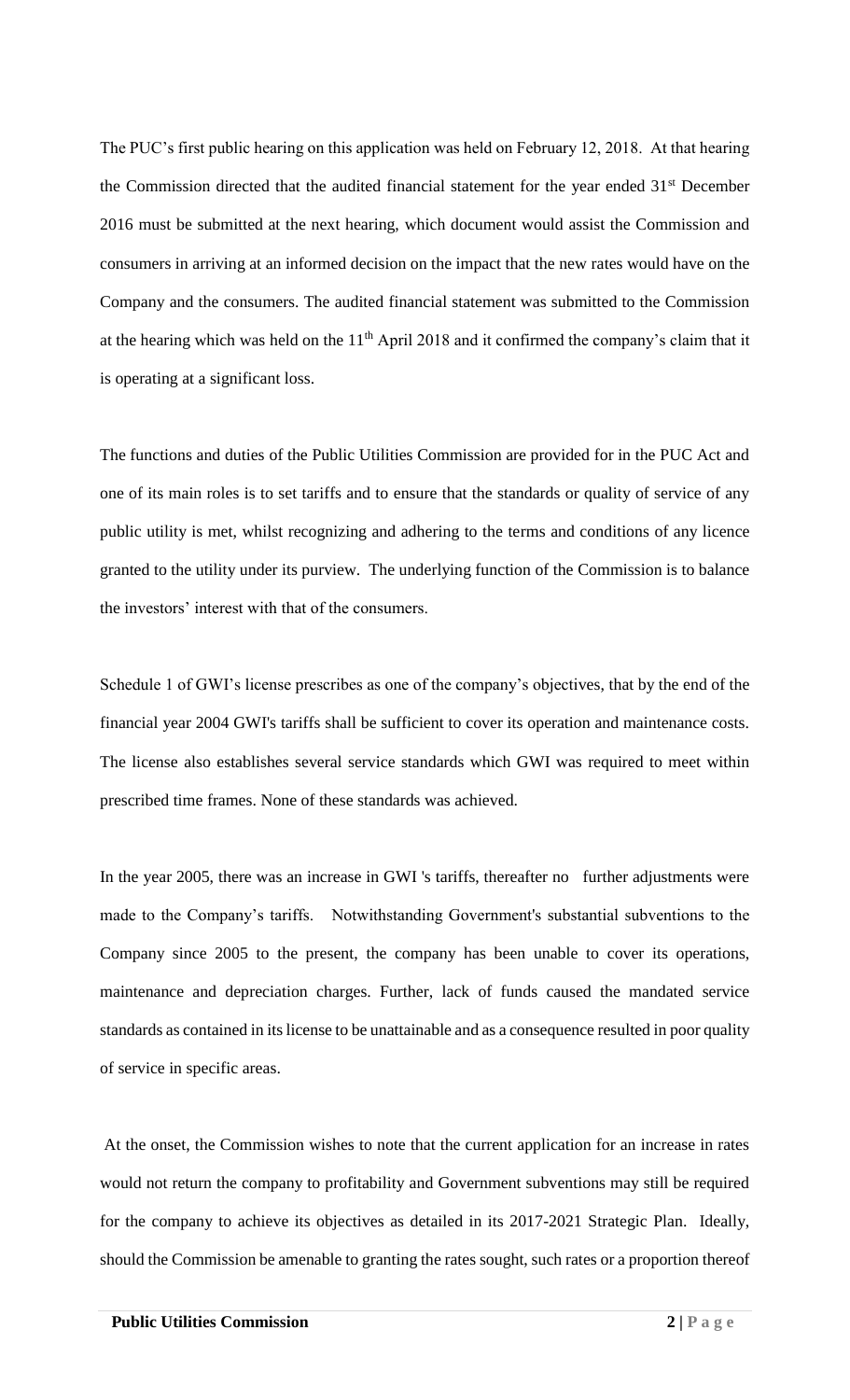ought to assist the Company to grapple with the key overriding matters that impact negatively on the viability of the company. These are 1) non -revenue water and 2) metering which will be addressed later in this Order.

The Commission recognises that the supply of water to consumers, and that the quality varies in different areas in Guyana. This occurs mostly in areas which have untreated water, and the Commission recognises the lack of parity. Whilst GWI has affirmed that the it produces water that is 100% microbiologically safe for consumption, it is a well-known fact that a proportion of the population consume bottled water which is an added cost to the Consumer, whilst others may resort to individual 'purifying' methods such as boiling tap water. A positive consequence that should emerge from the granting of GWI's request for increased rates is heightened activities in metering and non-revenue water programs which will generate additional cash flows and/or reduce the operating cost to the company. It is hoped that this cycle would be progressive to the point where the consumer would receive water in compliance with WHO standards while placing the company on a stable financial base.

By virtue of its application, the Company requested a fixed charge to be paid by all residential and commercial consumers. According to GWI, the revenues from the fixed charges will be identifiable, specific and will be utilized to maintain the integrity of the company's capital infrastructure. A component of successful asset management is to ensure that the Company's revenue base allows it to maintain the integrity of its productive assets in a state that achieves output within the parameters of set standards in a cost -efficient manner and further ensures that at the end of the useful economic life of each asset, replacement would be automatic and seamless.

#### NON – REVENUE WATER AND METERING

Non –revenue water is water produced for which no revenue is received. Whilst non-revenue water cannot be definitively measured or quantified, it is generally concluded that more than 50% of water extracted for distribution to consumers in Guyana comprises of non – revenue water, i.e. earning no revenue for the entity.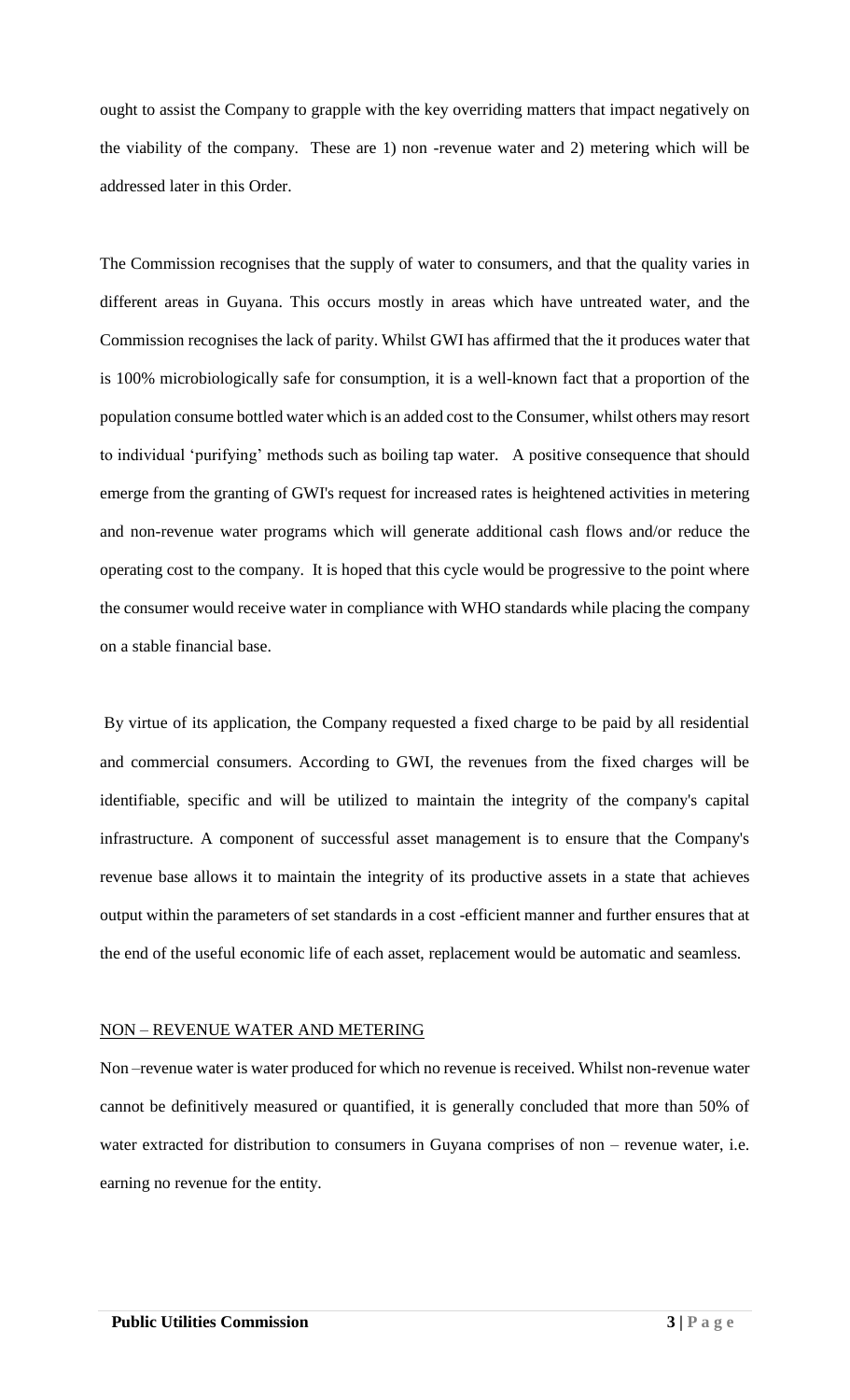Currently approximately half of the consumers' portfolio is un-metered. Our perception is that metered consumers exercise prudence in the use of water; the same may not be true of un-metered consumers, since the latter category of consumers pays a flat charge irrespective of the volume of water consumed. By the Company's own estimation, this class of consumers enjoys the cost -free use of millions of cubic meters of water.

Unmetered consumers and non-revenue water translate to several millions of dollars in losses annually to the Company, however, there must be a recognition that the resultant phenomenon was that the tariffs were well below the economic cost of its operations and thus led to a progressive deterioration of infrastructure and quality of service.

GWI has committed to the delivery of water which meets World Health Organization (WHO) standards however, this is yet to be achieved. According to GWI, the increased tariffs are *inter alia* intended to assist GWI to meet the WHO benchmark of potable water within a five- year time span. The Commission hopes that the company will work assiduously in making this a reality.

During his address at the hearing the Chief Executive Officer of the company reported that more than 25,000 inactive consumers are on its database, meaning that they are not billed. One of the reasons proffered was disconnection by the Company for non- payment and illegal reconnection by the recalcitrant consumer. The view was also expressed that many non-residential consumers on the consumer data base may have been erroneously classified as residential consumers thus affecting the financial interest of the company. The Commission wishes to signal to the Company that an updated consumer database is necessary to ensure the accuracy of charges and collections of all rates from its legitimate consumers which will in turn improve its revenue collections.

The Commission further wishes to place on record that the 2013 Order of the Commission was placed into abeyance and subsequently aborted by this present Application giving the Company an opportunity to regularize its Hi -Affinity software system.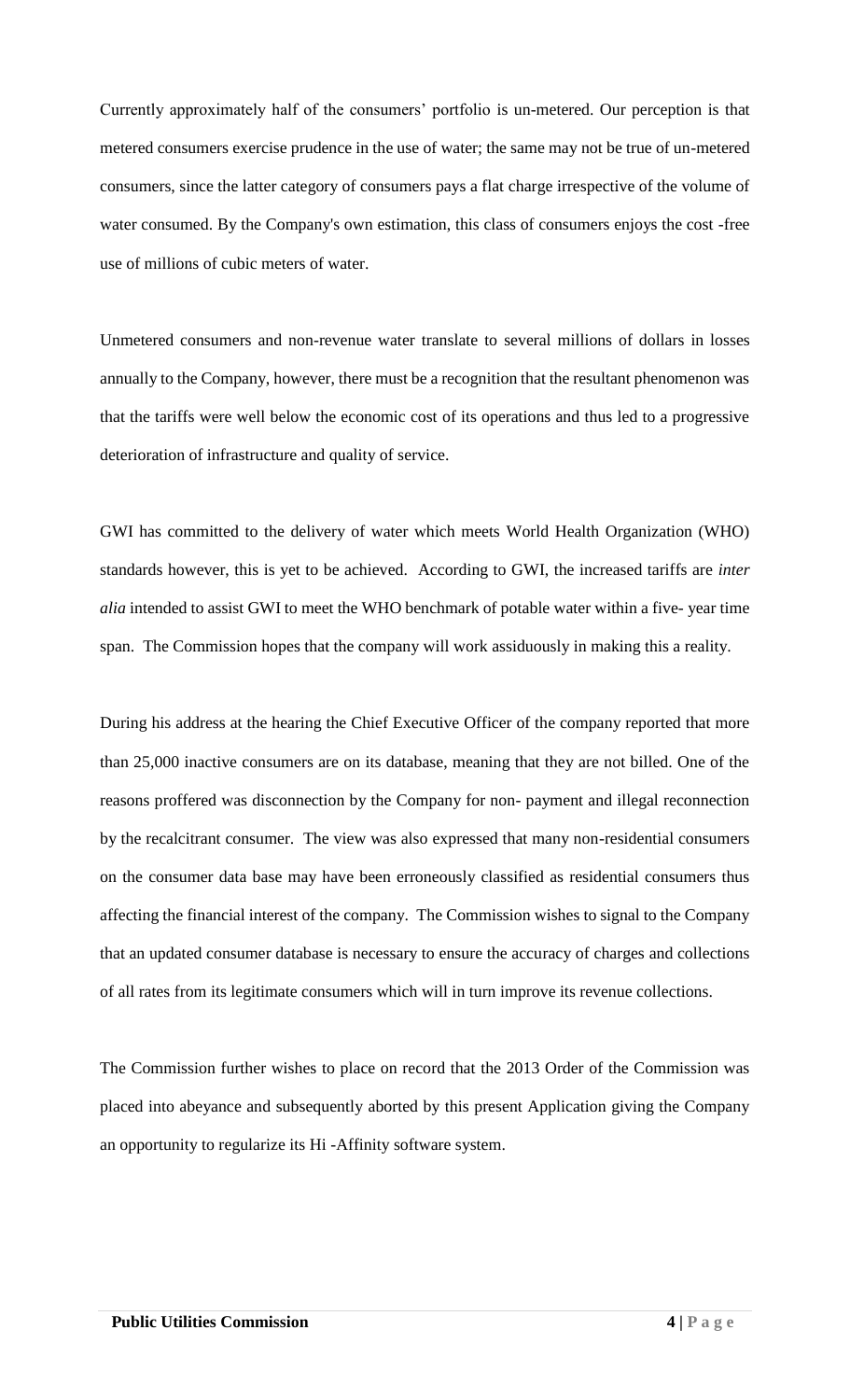### METERED RESIDENTIAL CONSUMERS

The Commission recognises that the increase with respect to the proposed monthly consumption, charge will initially result in great hardship to the rural areas. As a result, the Commission has determined that there will be a graduated rate for consumers who are currently paying \$60.90 per  $m^3$ .

### PENSIONERS

In its filing GWI has requested a two- tiered rate tariff for its metered pensioners and a flat rate for its non-metered pensioners. The intent of this request is to offer a reduced tariff to this category of consumers. The Commission has favourably considered this request.

The Glossary of Terms (Appendix Two) to this Order explains the meaning of Pensioners in this Context.

There must be the recognition by the Company that the implementation of a system which would allow Pensioners to be added to its database may require a period of time beyond the GWI proposed 1<sup>st</sup> of September 2018 timeline. During his presentation the CEO of the Company assured the Commission of the readiness of the software by September 2018. However, in an effort to ensure effective operation, it was determined that an effective date of 1<sup>st</sup> October 2018 would afford the Company sufficient time to sanitize its database and create the necessary platforms.

## CATEGORIES OF NON-RESIDENTIAL CONSUMERS -SIZE OF PROPERTIES

GWI in its application sought to differentiate between classes of non-residential consumers based on size of their properties. It is of the opinion of the Commission that the subjective nature of the proposed classifications does not lend itself to a workable format and suggests that the early metering of this class of consumers would alleviate any anomalies that are likely to occur in the implementation of the new tariffs.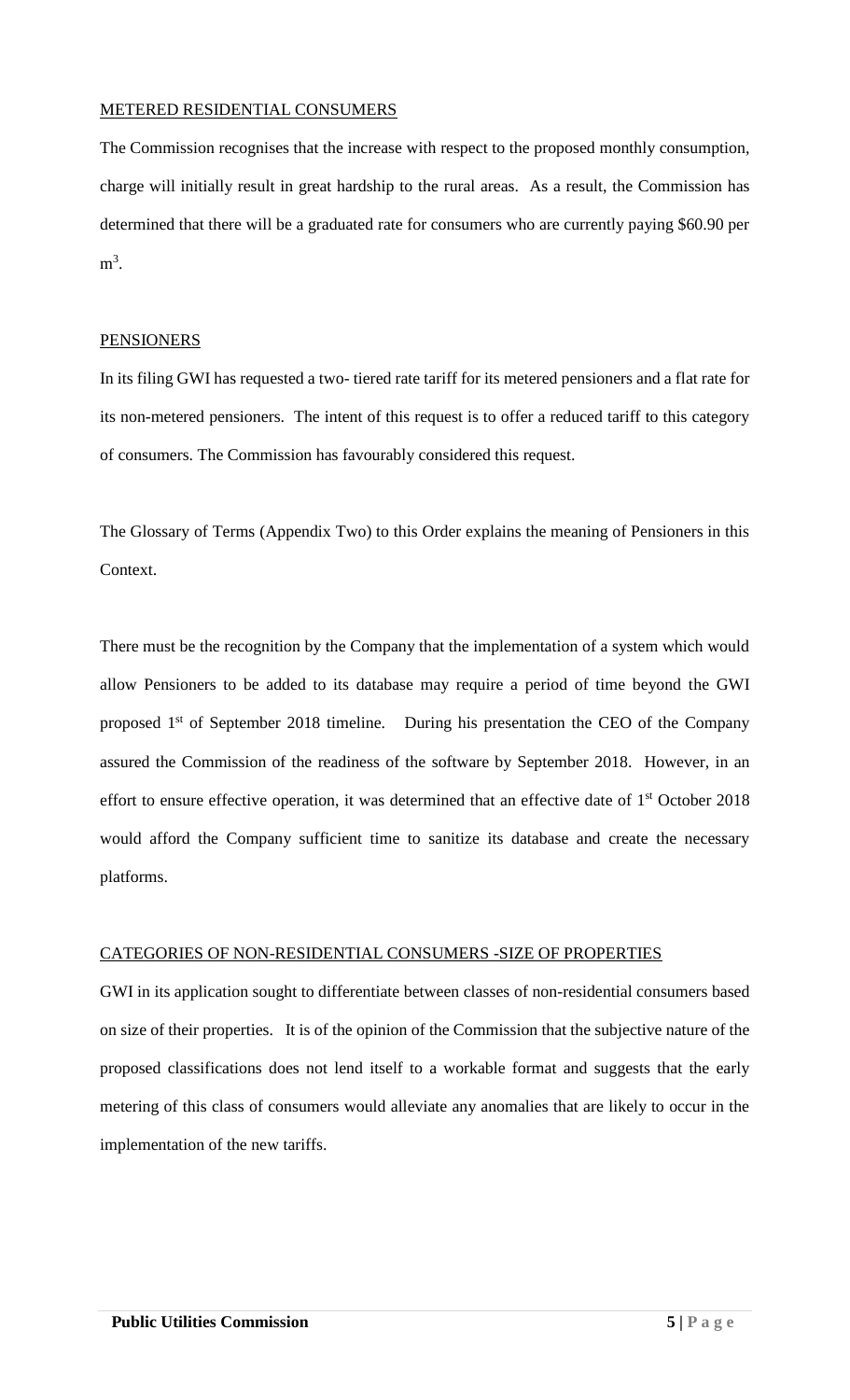### SEWERAGE CATEGORIES

Sewerage is unmetered and as such it is difficult to implement the different tariff bands/ categories as proposed by GWI. The Commission therefore has set one charge for all non-residential consumers across the board in order to achieve parity.

### **GENERAL**

This order is made assuming that GWI follows good governance practices and further that the company will ensure that effective procedures and controls operate within the entity.

## **DECISION**

After careful consideration of the views expressed by the various stakeholders namely the GWI Officials, Consumers Association and the members of the public, the Commission hereby approves the following rates to be implemented in two phases. The first increase will be made effective from 1<sup>st</sup> October 2018 and the final increase will be made effective from 1<sup>st</sup> October 2019. The implementation of the increases in a graduated format is an attempt to alleviate the financial burden on the consumers when compared to the last implemented charges as awarded under Order 3/2005.

The new rates are contained in Appendix One and are hereto attached.

As a condition to the granting of the increased rates for the various categories of users GWI will be required to meet the following targets and to report its performance to the Commission bi-annually, commencing from the 1<sup>st</sup> January 2019.

| 2018 | 2019 | 2020 | 2021 onwards                                                                                  |
|------|------|------|-----------------------------------------------------------------------------------------------|
| 1.5% | 2.5% | 3%   | 4% onwards until<br>non-revenue water<br>accounts for less<br>than 15% of total<br>production |

• Non-revenue water should be reduced in ascending order as follows: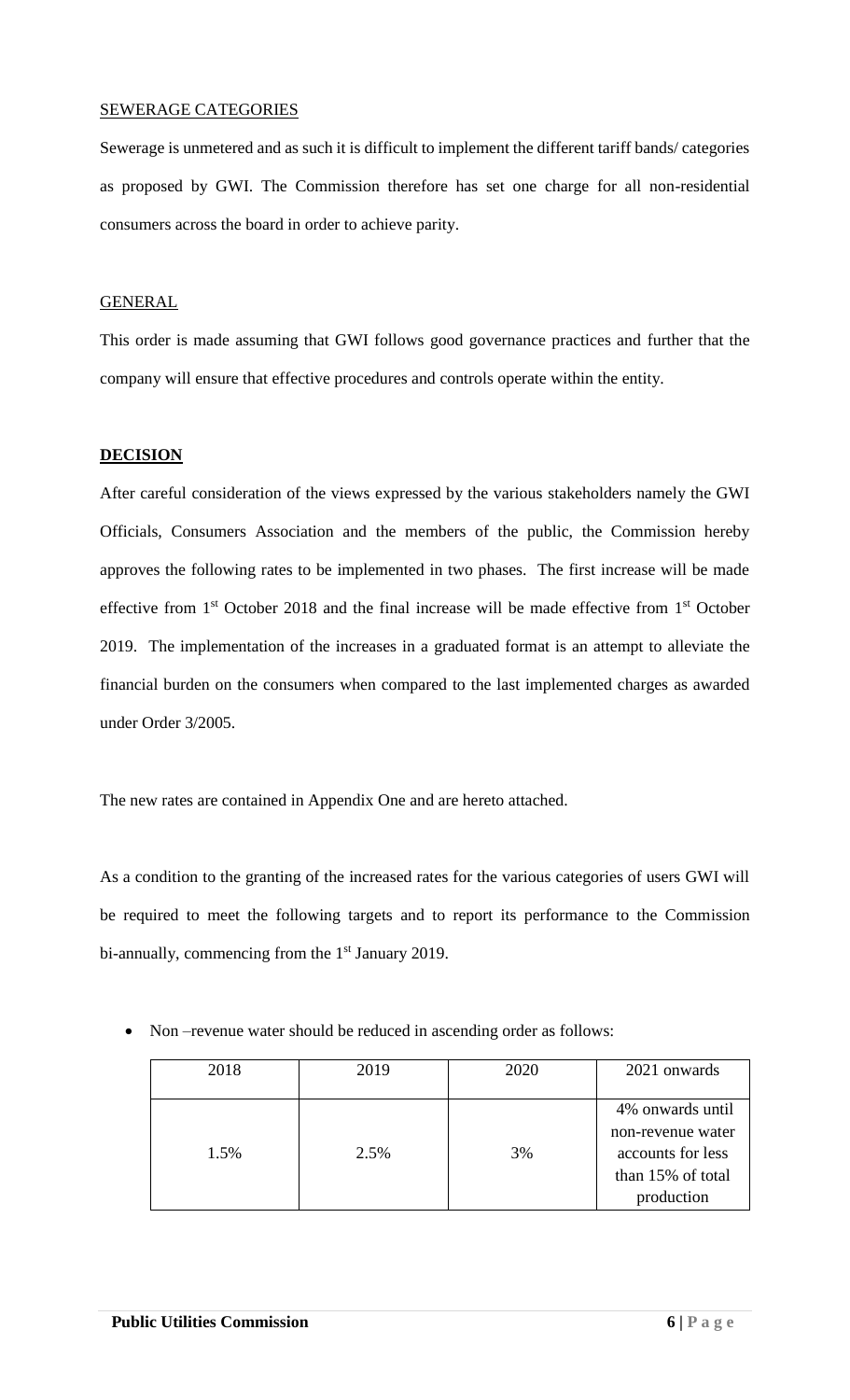• GWI will be required to meter un-metered consumers in the following manner:

| 2018 commencing    | $1st$ January 2019 to | 2020 and onwards                                                                |
|--------------------|-----------------------|---------------------------------------------------------------------------------|
| from $1st$ October | $31st$ December,      |                                                                                 |
| 2018 to $31^{st}$  |                       |                                                                                 |
| December, 2018     | 2019                  |                                                                                 |
| 5,000 consumers    | 12,000 consumers      | 20,000 consumers each year thereafter<br>until 100% of all services are metered |

- Consumer database should be continuously sanitized to reflect legitimate debtors. This should be accomplished no later than  $30<sup>th</sup>$  June 2019.
- Collection rates on annual billings should increase incrementally each year to a level of 96% by the end of December 2020.
- All disconnected consumers that have not been legitimately reconnected should be revisited at least within 60 (sixty) days of being disconnected, to ensure that these consumers are not illegally reconnected, and the collection of outstanding balances should be vigorously pursued.

In the tariff filing GWI has introduced definitions of the various categories of consumers that proved valuable in our deliberations. The Commission has accepted these terms and it has sought to recognise and include Industrial entities in the categories relevant as stated in the Glossary. The Commission directs that there should be strict compliance with the rates attached to each category. The aforementioned definitions are set out in Appendix Two and hereto attached.

 $\sim$ sgd~ Ms. Dela Britton **CHAIRMAN** 

~sgd~ Mr. Maurice Solomon **COMMISSIONER** 

~sgd~ Mr. Rajendra Bisessar **COMMISSIONER**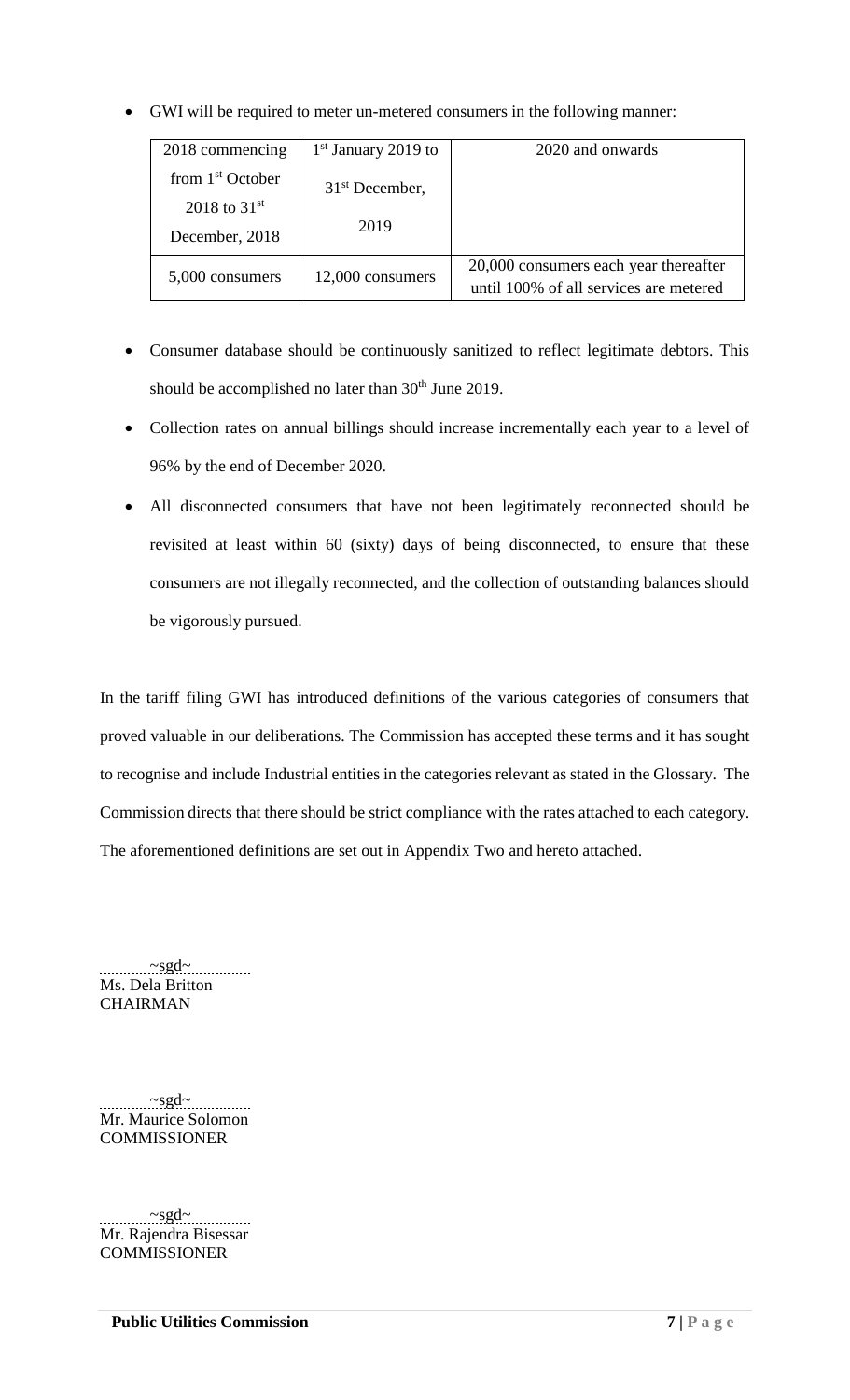## **APPENDIX ONE**

## **(1) RESIDENTIAL CONSUMERS**

### Metered Residential Consumer

| 1 <sup>st</sup> October 2018 |                                    | $1st$ October 2019 |                            |
|------------------------------|------------------------------------|--------------------|----------------------------|
| <b>Monthly Fixed</b>         | <b>Monthly Consumption Charge</b>  | Monthly Fixed      | <b>Monthly Consumption</b> |
| Charge                       |                                    | Charge             | Charge                     |
| \$250                        | (1) \$86 per $m3$ for consumers in | \$500              | \$112 per $m3$             |
|                              | the \$60.90 category               |                    |                            |
|                              | (2) All other consumers will       |                    |                            |
|                              | pay \$112 per $m3$ .               |                    |                            |

## Unmetered Residential Consumer

| 1 October, 2018 |         | $1st$ October, 2019 |  |  |
|-----------------|---------|---------------------|--|--|
| Monthly         | Monthly | Monthly             |  |  |
| Consumption     | Charge  | Consumption         |  |  |
| Charge          |         | Charge              |  |  |
| \$1,100         | \$500   | \$1,450             |  |  |
|                 |         | Fixed               |  |  |

# Metered Pensioner Consumer

| Monthly Fixed Charge | <b>Monthly Consumption Charge</b>                                 |
|----------------------|-------------------------------------------------------------------|
| \$0                  | \$74 per m <sup>3</sup> for the first 10 m <sup>3</sup>           |
|                      | \$86 for each $m^3$ thereafter from 1 <sup>st</sup> October, 2018 |
|                      | \$112 for each $m3$ thereafter from 1 <sup>st</sup> October, 2019 |

### Unmetered Pensioner Consumer

| Monthly Fixed Charge | <b>Monthly Consumption Charge</b> |
|----------------------|-----------------------------------|
| YQ                   | \$740 per month                   |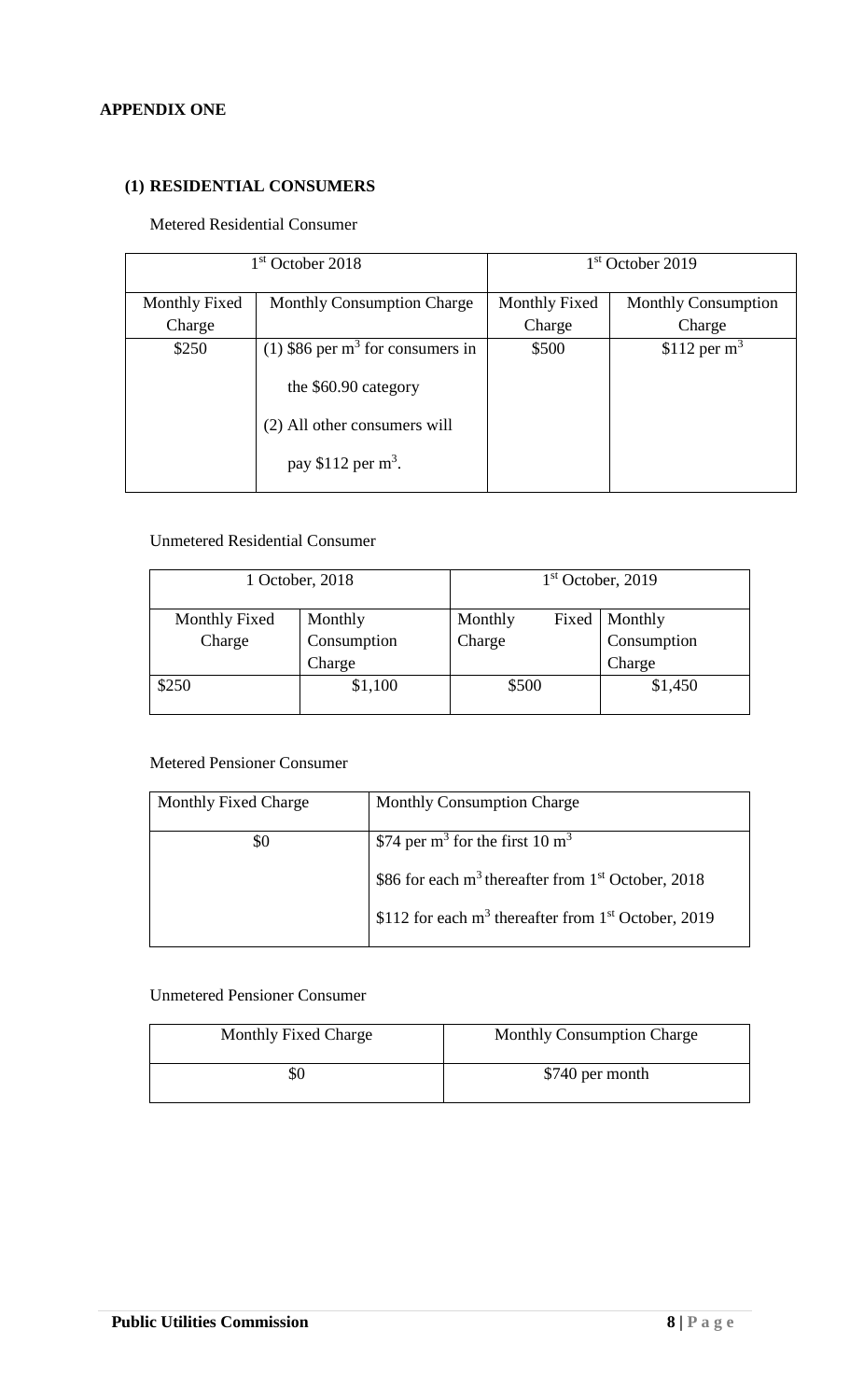# **(2) NON-RESIDENTIAL CONSUMERS**

Metered Non-Residential

| $1st$ October, 2018  |                           | 1 <sup>st</sup> October, 2019 |                           |
|----------------------|---------------------------|-------------------------------|---------------------------|
| <b>Monthly Fixed</b> | Monthly                   | Monthly Fixed                 | Monthly                   |
| Charge               | <b>Consumption Charge</b> | Charge                        | <b>Consumption Charge</b> |
| \$250                | $$125$ per m <sup>3</sup> | \$500                         | \$150 per $m3$            |

# Unmetered Non-Residential

|                                   | 1 <sup>st</sup> October 2018 |          | 1 <sup>st</sup> October 2019 |          |
|-----------------------------------|------------------------------|----------|------------------------------|----------|
| Categories                        |                              |          |                              |          |
|                                   | Monthly                      | Monthly  | Monthly                      | Monthly  |
|                                   | <b>Fixed Charge</b>          | Charge   | <b>Fixed Charge</b>          | Charge   |
| <b>Small Commercial and Small</b> | \$250                        | \$2,200  | \$500                        | \$3,000  |
| Industrial                        |                              |          |                              |          |
| Medium Commercial and             | \$250                        | \$5,700  | \$500                        | \$8,000  |
| Medium Industrial                 |                              |          |                              |          |
| Large Commercial                  | \$250                        | \$13,000 | \$500                        | \$15,000 |
| Large Industrial                  | \$250                        | \$21,000 | \$500                        | \$24,000 |

# **(3) SEWERAGE TARIFF**

| Category        | <b>Monthly Charges</b> |
|-----------------|------------------------|
| Residential     | \$417                  |
| Pensioner       | \$417                  |
| Non-Residential | \$2,860                |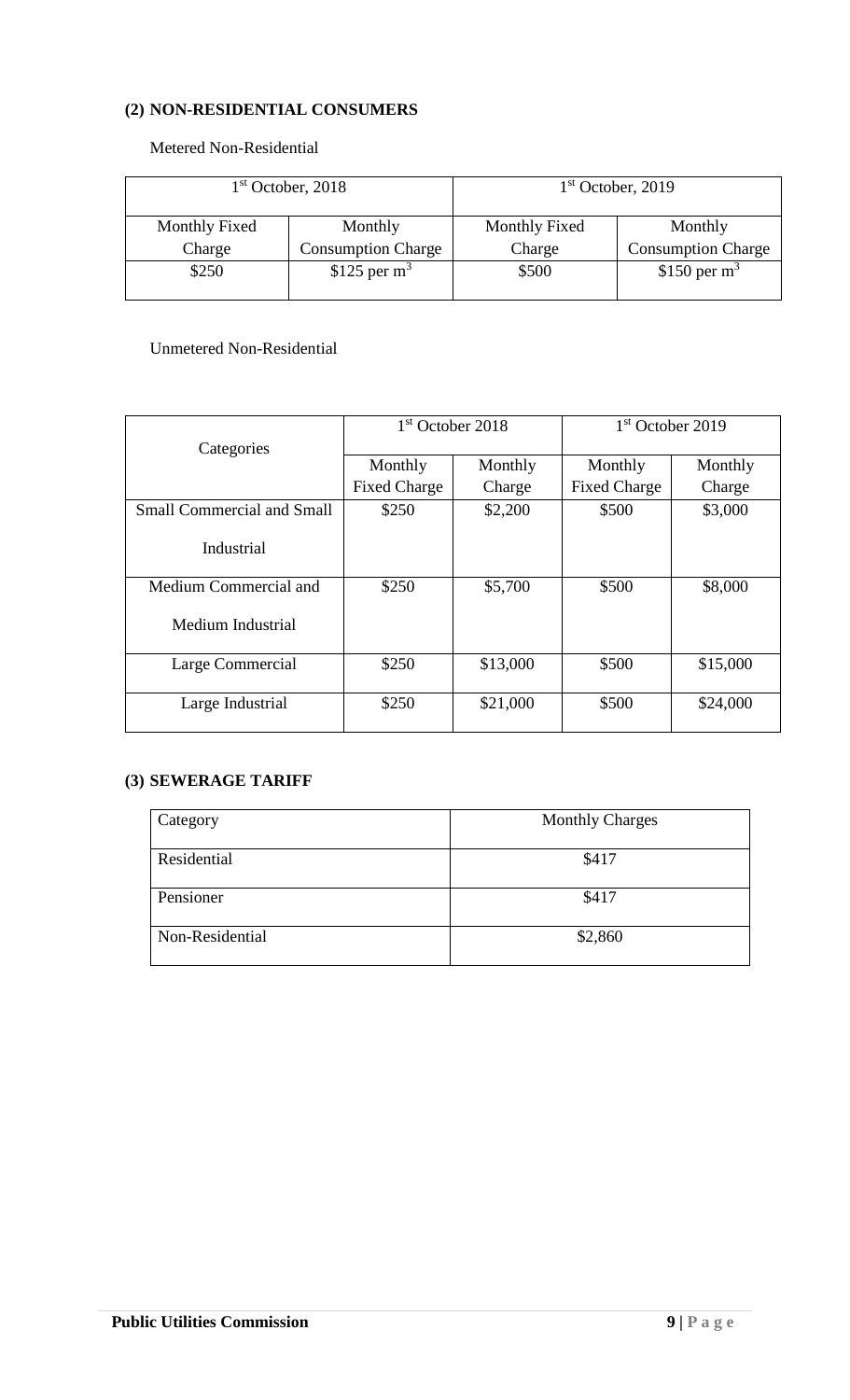# **(4) ANCILLARY CHARGES**

|                | <b>DESCRIPTION</b>                                        | 1st October, 2018              |
|----------------|-----------------------------------------------------------|--------------------------------|
| 1              | Non-Residential Connection Fee 3/4" or less               | \$16,000                       |
| $\overline{2}$ | Residential Connection Fee 3/4" or less                   | \$10,000                       |
| 3              | Connection Fee for service connection > 3/4"              | Material and labour cost only  |
|                |                                                           | based on engineer's estimate.  |
| $\overline{4}$ | Connection Fee for service connection in areas            | Material and labour cost only  |
|                | where GWI does not have existing pipelines                | based on engineer's estimate.  |
| 5              | <b>Residential Reconnection Non-Voluntary</b>             | \$7,500                        |
| 6              | Non-Residential Reconnection Non-Voluntary                | \$16,000                       |
| 7              | <b>Residential Disconnection Voluntary</b>                | $\mathbb{S}$<br>4,000          |
| 8              | Non-Residential Disconnection Voluntary                   | 9,000<br>\$                    |
| 9              | <b>Residential Reconnection Voluntary</b>                 | $\mathbb{S}$<br>2,000          |
| 10             | Non-Residential Reconnection Voluntary                    | $\mathbb{S}$<br>4,000          |
| 11             | Requested Stay of Disconnection                           | \$1,000                        |
| 12             | Residential Line Transfer Fee (3/4" or less)              | \$10,000                       |
| 13             | Non-Residential Line Transfer Fee (3/4" or less)          | \$16,000                       |
| 14             | Line Transfer Fee for service connection $(>\frac{3}{4})$ | Material and labour cost only  |
|                |                                                           | based on engineer's estimate   |
| 15             | Residential/Non-Residential replacement                   | \$20,000                       |
|                | (reinstallation) service connection fee (3/4" or less)    |                                |
|                | Residential/Non-Residential replacement service           | Material and labour cost only  |
| 16             | connection Fee (3/4" or less)                             | based on engineer's estimate   |
| 17             | Residential tamper fee                                    | \$30,000                       |
| 18             | Non-Residential tamper fee                                | \$65,000                       |
| 19             | Damaged meter charge                                      | Material and labour cost only  |
|                |                                                           | based on engineer's estimate.  |
| 20             | Unaccounted for water                                     | Company's estimate.            |
|                |                                                           | Company's actual cost for      |
| 21             | Damage to infrastructure                                  | replacement                    |
| 22             | Compliance charge                                         | \$5,000                        |
| 23             | Request for an Audit                                      | \$2,500                        |
| 24             | <b>Returned Cheque</b>                                    | <b>Subject to Bank Charges</b> |
| 25             | Administrative fee (Name Change, Statement of             | \$2,500                        |
|                | Account and other administrative activities)              |                                |
| 26             | Residential inspection and processing fee - where a       | \$10,000                       |
|                | request for no objection for residential building plan    |                                |
|                | for which no modification to an existing sewer            |                                |
|                | chamber is required                                       |                                |
| 27             | Residential inspection and processing fee - where a       | \$25,000                       |
|                | request for no objection for residential building plan    |                                |
|                | for which modification to an existing sewer chamber       |                                |
|                | is required                                               |                                |
| 28             | Non-Residential inspection and processing fee -           | \$20,000                       |
|                | where a request for no objection for non-residential      |                                |
|                | building plan for which no modification to an             |                                |
|                | existing sewer chamber is required                        |                                |
| 29             | Non-Residential inspection and processing fee -           | \$35,000                       |
|                | where a request for no objection for non-residential      |                                |
|                | building plan for which modification to an existing       |                                |
|                | sewer chamber is required                                 |                                |